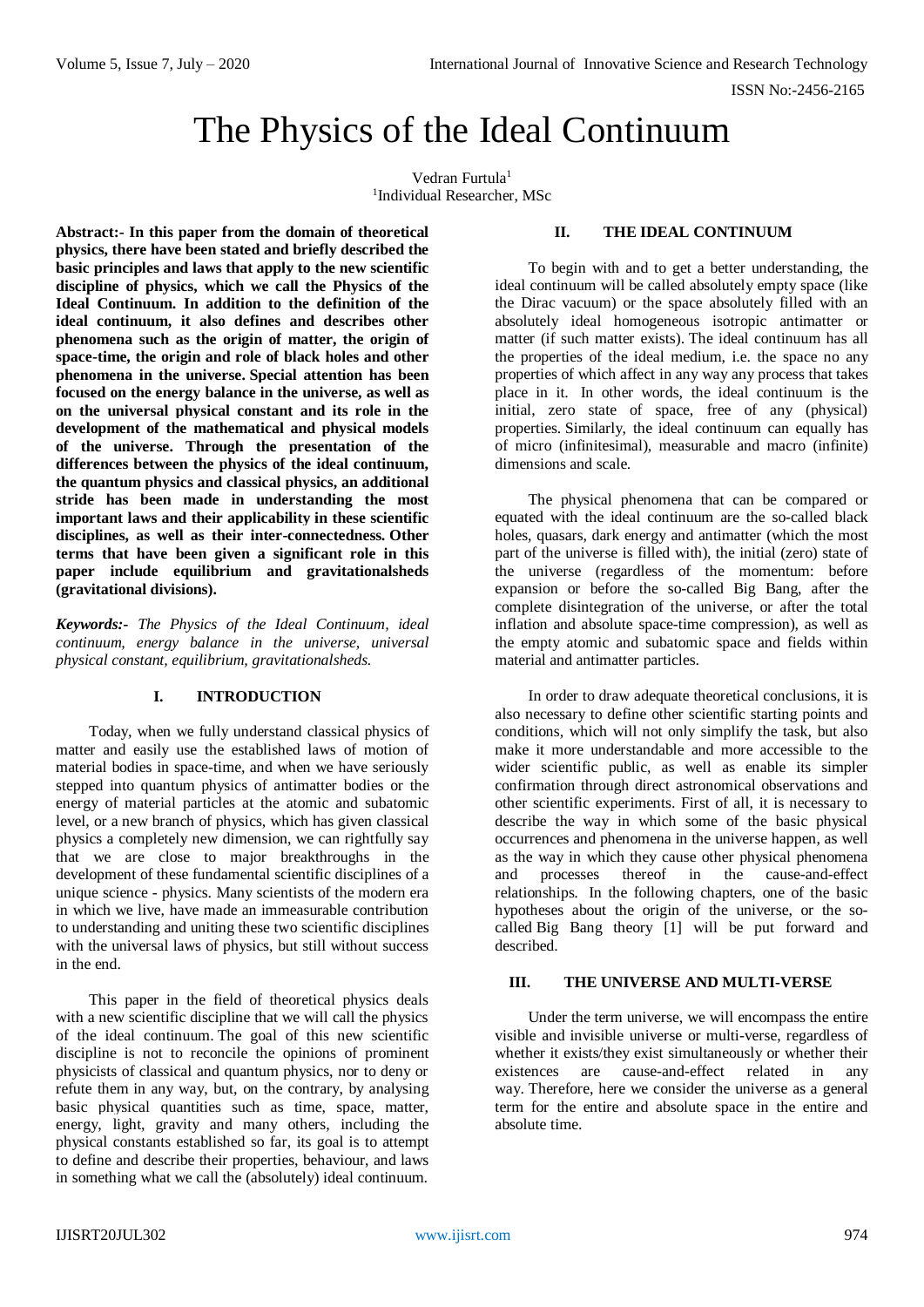## **IV. INTERFERENCE AND THE SPEED OF LIGHT**

In this paper, we will exclusively analyse the basic property of a quantum, as an elementary unit of energy, i.e. the photon interference. Based on the already proven physical properties of the photon and its ability to be in two or more places at the same time (both a particle and a wave simultaneously), we will at this very moment draw one of the main conclusions, which is, the speed of light in a vacuum is not the maximum possible (limit) speed achieved, but antimatter particles can achieve even higher speed than the speed of light (1).

 $|v_{max}| \gg c$  (1)

# **V. OBSERVER'S REFERENCE SYSTEM**

In accordance with the relativistic laws of physics, what conclusions we will draw about a physical process depends on which system we declare as the reference. There is a big difference if the observer is in the centre of a black hole, its immediate surroundings or at the very edge of its zone of influence – gravitationalsheds *(Figure 1).*



Fig 1:- Gravitationalsheds (of the system, galaxy, ideal continuum or the universe)

There is also a difference if the observer is in a galaxy, a cluster of galaxies or the universe, which is in the phase of collapse and inflation, while the rest of the multiverse is in the phase of expansion and disintegration. One example to describe the said phenomenon is several balloons in each other, the interior one of which, whose centre has been determined as the reference system, collapses, while the other one, the outer balloon, continues expanding rapidly, and doing it on alternately. If we went a step further and reversed the processes realising that the interior balloon was expanding and the outer balloon shrinking, we would then have a bigger problem understanding and describing the physical phenomena in such complex systems *(Figure 2).*



Fig 2:- Reference System

The position of our reference system, from which we observe and try to describe the entire visible and invisible universe *(Figure 3),* has caused the need for most of the mentioned physical constants (Cosmological, Hubble's, etc.), with which we basically try to correct the equations or calibrate the developed mathematical and physical models of the universe.



Fig 3:- The position of our reference system (The Solar System in the Milky Way galaxy)

#### **VI. PHYSICAL CONSTANTS**

Planck's constant, Planck's mass, Planck's length, Dirac's constant, Gravitational constant, Cosmological constant, Hubble's constant, etc. are the ones that play the most substantial role in physics of the all physical constants in general, as well as in the physics of the ideal continuum. The largest number of physical constants is directly correlated with the space-time distortion, especially in the reference system in relation to which we are trying to describe and understand all visible and invisible physical phenomena in the entire universe. Physical constants, as well as energy and matter, reach their finite values, values of zero or infinite values, if they are found or analysed in the immediate vicinity, i.e. at a significant (outside the direct influence) distance from the ideal continuum. In addition, in the physics of the ideal continuum, the largest number of physical constants should be absolutely ignored, they annihilate themselves or one another mutually. Based on the presented views on physical constants, as well as their arithmetic errors, we will establish the second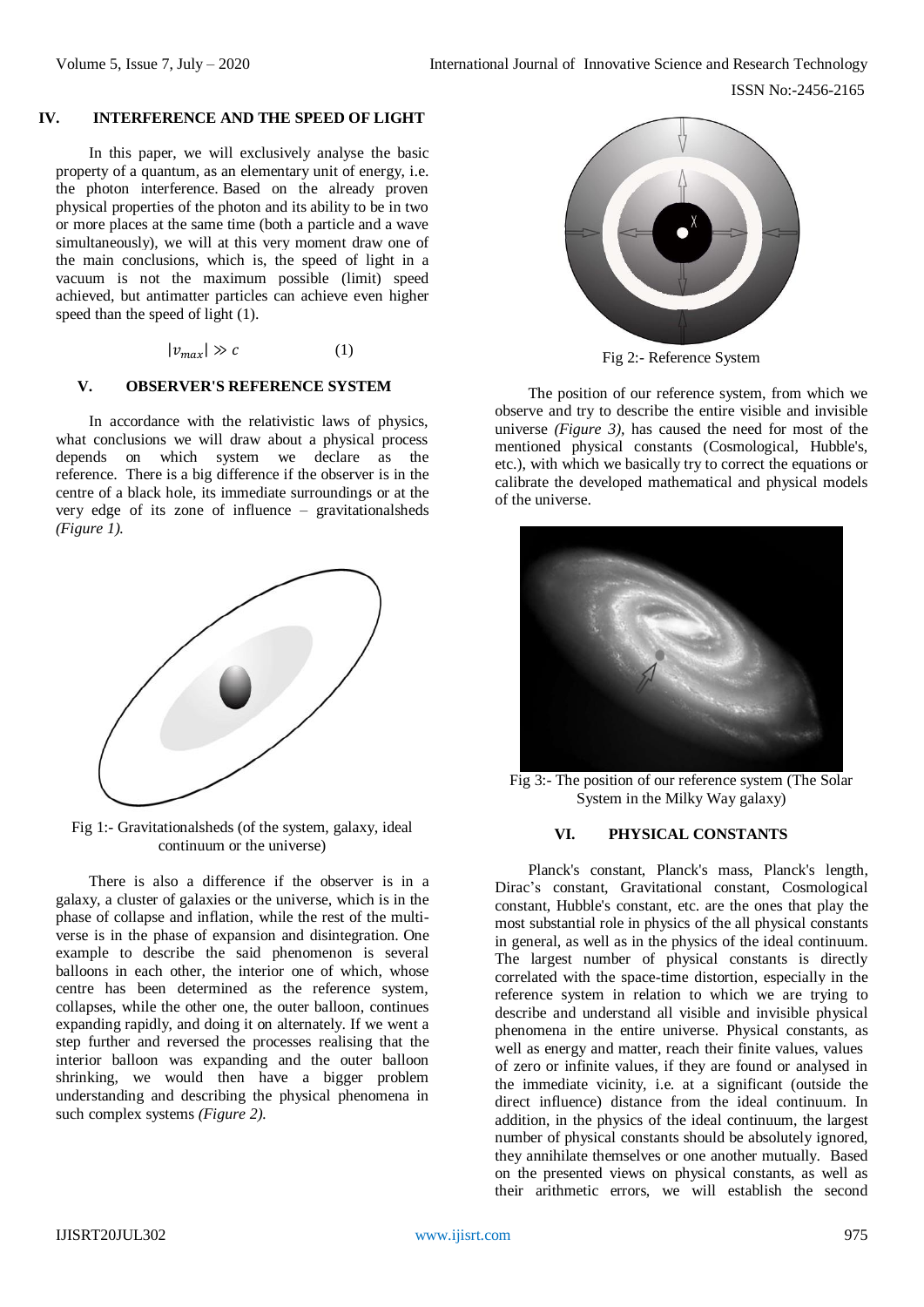conclusion of this paper, which is, the physics of the ideal continuum is actually the physics of a medium and information and not matter or antimatter particles (quantum, energy), and that or such a system (out of reference system), physical constants have no special or almost no role (2).

 $|const.| \approx 0$  (2)

## **VII. BLACK HOLES AND QUASARS**

We will describe black holes, among other things, as physical phenomena in the universe that occur when the appropriate (physical) conditions are met. They represent essential disintegrators of matter into all visible and invisible forms of energy, as well as its occurring derivatives/products, of which we will list only those of interest to this paper, i.e. radiation, (gravitational and other) waves, heat and light. Black holes are the ideal medium and conductor (the ideal continuum), and as such, a place where antimatter particles reach/achieve higher velocities than the speed of light. Through the widespread dark energy and antimatter in the universe (continuum of medium), based on interference, the simultaneous appearance of information (regardless of the relativistic concept of time, as well as its division into past, present and future) in all black holes and all parts of the universe is possible. As the basic source of radiation and waves in the universe, due to the space-time compression, black holes also represent points at which time loses the sense of existence (as it does in all types of the ideal continuum), i.e. it equates with zero (3). A special forms of super-massive black holes, for which we apply the same laws that will be established in this paper, are quasars (visible disintegrators).

$$
|t| = 0 \tag{3}
$$

#### **VIII. TIME**

We have acquired the general notion of time through the understanding of gravity and classical (Newtonian) physics and mechanics of matter bodies. With the further development of physics, i.e. the established (Einstein's) theories of relativity, time has become a relative category, i.e. physical quantity that depends on the location of the observer and the position of the (reference) system in which it is located. Thus, the calculation of time or any physical process in other neighbouring systems, in relation to the reference, using the fundamental principle of the speed of light as absolute and maximum, as well as physical constants, is possible to carry out with a high degree of accuracy.

The physics of the ideal continuum is the physics in which time is equal to zero  $(3)$ . It is the physics in which other physical quantities, including the basic ones, too, velocity or speed (4), acceleration, energy, etc., reach their maximum, infinite values or, in the case of mass, their minimum values (5). This is the physics in which the size of space plays absolutely no role, for it is only a medium filled with the ideal continuum, through which, and in which, a piece of information, as the final product of energy disintegration, encounters no resistance.

$$
|v| = \infty \tag{4}
$$

 $|m| = 0$  (5)

#### **IX. MATTER FORMATION**

During the explosion of the Big Bang, occurred as a result of the appearance of the first quantum, i.e. an elementary particle of energy that disturbed the absolute balance/equilibrium of the zero ideal continuum, a large amount of energy was released and transformed. The spacetime component of the universe arose as a result of the appearance of matter, i.e. another by-product of the transformation of dark energy or anti-energy into energy and antimatter into matter (as the constituent elements of the ideal continuum), at the momentums when the velocity of a quantum was higher than the speed of light. This phenomenon can be roughly explained by the so-called sonic boom phenomenon in a medium such as air, whereby this incompressible flow becomes compressible at high speeds *(Figure 4).*



Fig 4:- Sonic Boom

#### **X. SPACE**

Space, in general, can also be defined as a product/derivative of the formation of matter from energy wide-spread in the vicinity of the ideal continuum (the space of the ideal continuum is considered to be completely condensed and non-reference space). In general, if existent, space is measurable and n-dimensional (although it is usually interpreted as three-dimensional). If it is measurable, it is then also bordered by gravitationalsheds. As already mentioned in the previous chapters, time and time measurement in such space is relativistic, and is closely related to its gravity, and completely irrelevant in other types of space and systems. The time component, contained in the origin of its n-dimensional coordinate system *(Figure 5)*, forms a unique space-time frame, based on its gravity. In such a system, even without external influences such as gravitational waves and/or some other cosmic events (galaxy collapse, star explosion, etc.), according to the already known laws of quantum physics, space or the so-called environment of the ideal continuum can produce the ideal continuum (such as black holes).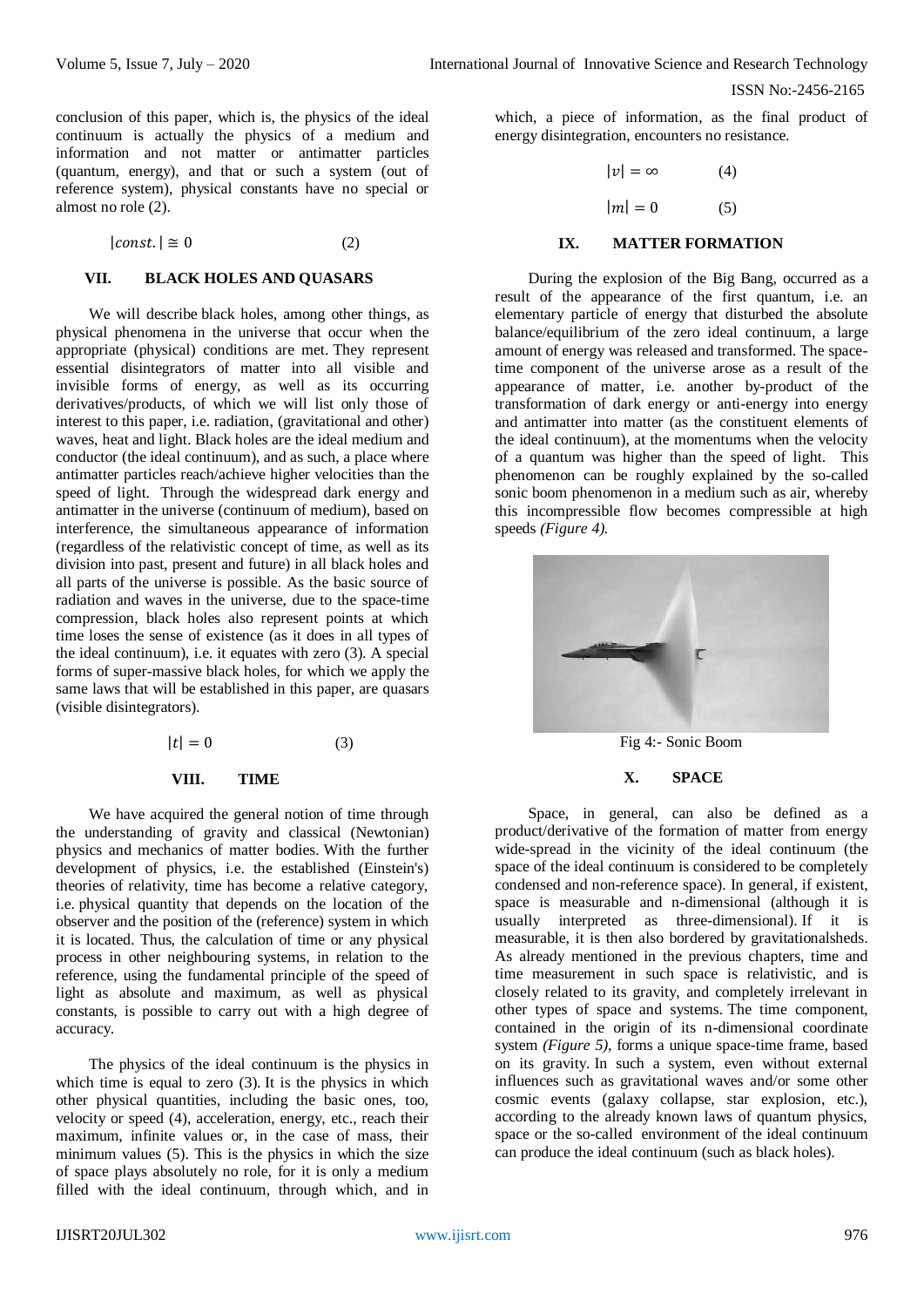

Fig 5:- Absolute n-dimensional (spherical) coordinate system with time coordinate /t/ at its origin

## **XI. ENERGY BALANCE IN THE IDEAL CONTINUUM AND THE UNIVERSE**

Before the beginning of the universe, we can say that apart from the medium we have defined as the ideal continuum of infinitesimal or infinite dimensions, there was no visible energy, nor matter, nor gravity, nor space-time (6). The interior and the environment of the ideal continuum consisted of infinite amounts of dark energy (anti-energy) and antimatter  $(|\Gamma|)$ , which we will present and equalize with finite and integer number 1 (7).

$$
|0| = |0|
$$
\n
$$
|\Gamma| = 1
$$
\n(7)

At the so-called zero momentum, when the absolute equilibrium or the equilibrium of the ideal continuum is disturbed by the appearance of the first quantum of energy or the photon of light (initial energy  $|\Delta|$ ), which stimulates the creation of the visible universe, the balance equation of total energy starts taking shape (8).

$$
|\Gamma| + |\Delta| = 1 \tag{8}
$$

This event is also known by the so-called Big Bang. Immediately after that, once the energy velocities of

ISSN No:-2456-2165

antimatter particles exceed the speed of light, all other forms and derivatives of energy arise and get released at the atomic and subatomic level (of quantum energy |A|), i.e. at a higher level, of matter or the so-called energy collectors (the energies of matter bodies |B|) simultaneously creating space-time. As a result of energy arising from dark energy (anti-energy) and matter from anti- matter, the balance equation of energy gets two new components, i.e. (9).

 $|A| + |B| + |\Gamma| + |\Delta| = 1$  (9)

As the reference system from which we observe all these events trying to establish their mutual laws, affects our understanding of the described chain of events, in accordance with the established distortion of the newly formed space-time, we must correct the balance equation of the total energy in the universe with physical constants  $(10)$ .

 $|A|f(\alpha, \beta, \gamma, \delta) + |B|f(\beta, \alpha, \gamma, \delta) + | \Gamma |f(\gamma, \alpha, \beta, \delta) +$  $|\Delta| f(\delta, \alpha, \beta, \gamma) = 1$  (10)

If we combine all physical constants and their arithmetic errors into one universal physical constant (η) (11), or we combine all energy components except the initial (13), we get the following expressions for the total energy of the universe in a developed and general form (12, 14).

$$
\eta = \Sigma f(\alpha, \beta, \gamma, \delta)
$$
(11)  

$$
\eta(|A| + |B| + |\Gamma| + |\Delta|) = 1
$$
(12)  

$$
\Sigma E = |A| + |B| + |\Gamma|
$$
(13)  

$$
\eta(\Sigma E + |\Delta|) = 1
$$
(14)

The following table presents some of the possible values of individual components of the total energy balance, as well as the theoretical assumptions of their approximate and relative relations over time, without any experimental confirmation or specific observations *(Table 1).*

| Momentum                                                                  | <b>Ouantum</b><br>Energy | <b>Matter Energy</b> | Anti-energy and<br>Antimatter<br>Energy | <b>Initial Energy</b> | Total |
|---------------------------------------------------------------------------|--------------------------|----------------------|-----------------------------------------|-----------------------|-------|
|                                                                           | $ {\rm A} $              | $ {\rm B} $          |                                         |                       |       |
| Absolute Equilibrium                                                      | $\theta$                 | $\theta$             |                                         | 0                     |       |
| Zero Momentum, Initial<br><b>Energy Appearance</b>                        | $\Omega$                 | 0                    |                                         |                       |       |
| Real Momentum, Today<br>(with the universal physical<br>constant $\eta$ ) | 0.25                     |                      | 0.75                                    |                       |       |
| Projection at the End                                                     |                          |                      |                                         |                       |       |

Table 1:- The components of the total energy balance and their approximate and relative relations